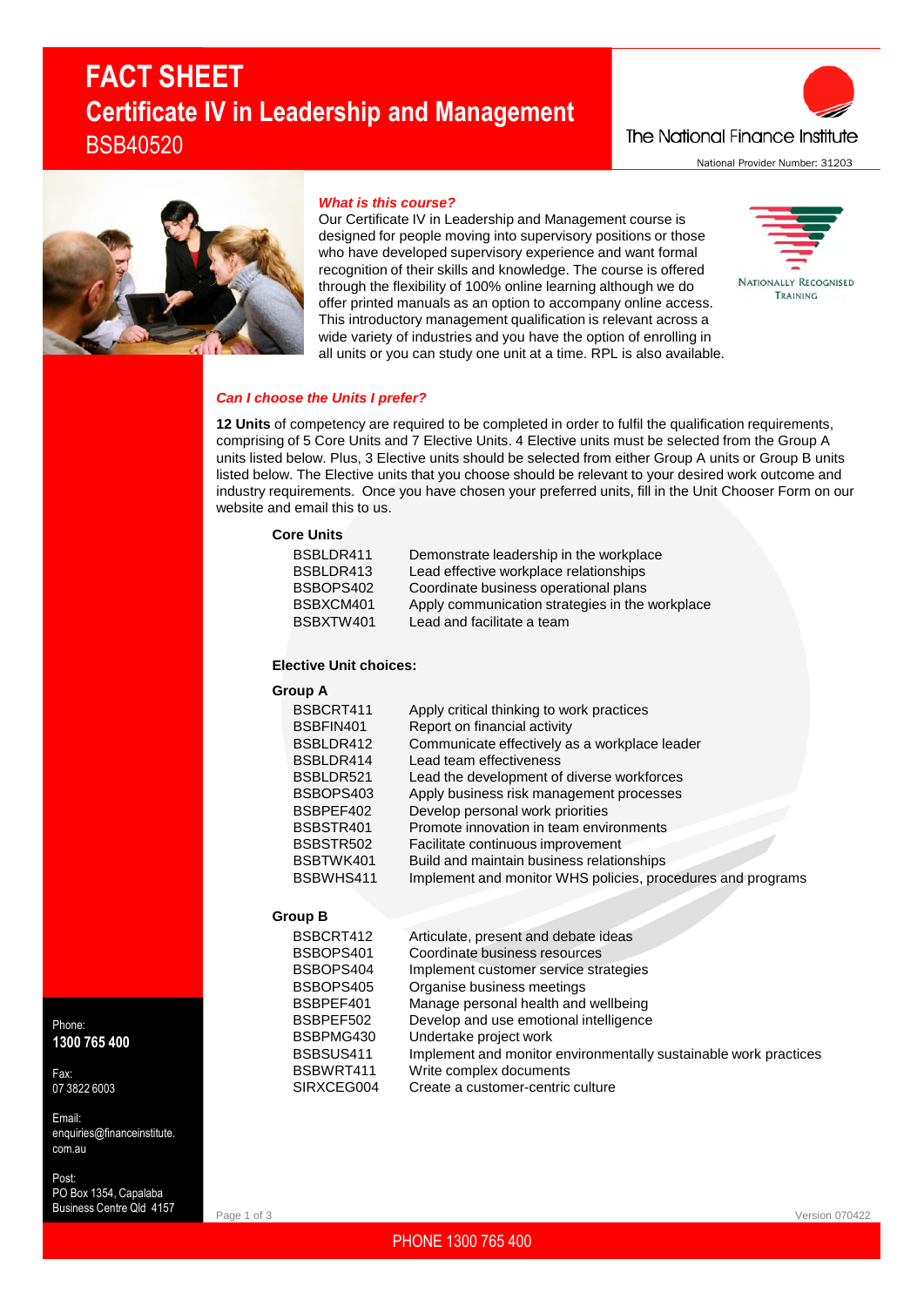

## *Do I need to complete the study units in a certain order?*

You can complete the 12 Units in any order you prefer. We do recommend that you complete the 5 core units listed first.

#### *Is the course nationally recognised?*

Yes, the BSB40520 Certificate IV in Leadership and Management is recognised under the Australian Quality Training Framework and is delivered by The National Finance Institute as a Registered Training Organisation (RTO), national provider number 31203.

## *What are the entry requirements / pre-requisites?*

Sufficient written and verbal English language skills and basic keyboard or word processing skills will be helpful. You may or may not have already had some experience in leading or supervising a team. There are no formal pre-requisites for this qualification.

## *What qualification could I continue with after I complete this course?*

From this qualification you could progress up to the BSB50420 Diploma of Leadership and Management and some of your Certificate IV units would be recognised which would reduce the number of topics required for the Diploma.

#### *When can I start the course?*

Commencement via Online E-learning can commence at any time you desire. Simply complete the Enrolment Online process to get started. Once we have your details and your completed Unit Chooser Form, your login details will be forwarded by email within 48 hours (usually same day). Our Online E-learning students access their course units via our dedicated 24/7 online e-learning platform.

#### *What materials/equipment do I need?*

Access to a computer is required with Word Processing software of some kind. There are no text books required. As you cannot print the course content from the portal, Online students have the option of ordering the hard copy of the training units at an additional cost of \$30 per unit plus postage.

#### *What is the assessment process?*

There is no requirement for any face-to-face assessment or supervision. The assessment tasks are all provided online, to be completed after you have studied each section within the unit. Assessment activities include what we refer to as Knowledge Questions and these are followed by Projects. All of your assessments can be submitted through the online platform. Once you submit your assessments your allocated trainer/assessor will automatically be notified and will assess your online submission. If you are not graded as competent on your first submission, your trainer will provide feedback in order that you can resubmit your answer. Three attempts for each topic are available.

# *How long will this course take to complete?*

When enrolling in the full qualification you are given a maximum of 12 months for the completion of your studies (your enrolment deadline). Trainees are also able to enrol into single units of competence ie. you can purchase and study one unit at a time. When enrolling into one unit at a time you are given a completion time of 3 months. Study can be completed at your own pace and before your due date.

#### *What career opportunities will it provide on completion?*

Job opportunities and their titles vary across different industry sectors. A possible job title relevant to this qualification is Team Leader, Supervisor, Assistant Manager or Manager.

#### *How much does the course cost?*

The full BSB40520 course via online e-learning mode is \$1,445. The Distance Learning package price is \$1,745. This cost is fully inclusive of trainer support, assessment and certificate delivery. There is no GST component. Discounts may be available for group enrolments.

Hard copies of individual units are available at \$40 per unit incl postage.

Postage is \$10 for an individual unit or \$30 for two or more units in the one package.

You may prefer to study one unit at a time which is \$139 per online unit or \$179 for online study with the printed manual provided. We also have a Payment Plan option for an additional one-off \$40 setup fee, with a maximum term of 4 mths.

#### *Are any subsidies available to assist with payment?*

Trainees registered with Centrelink may wish to check with their job service provider or direct with Centrelink as to whether assistance with course fees may be possible.